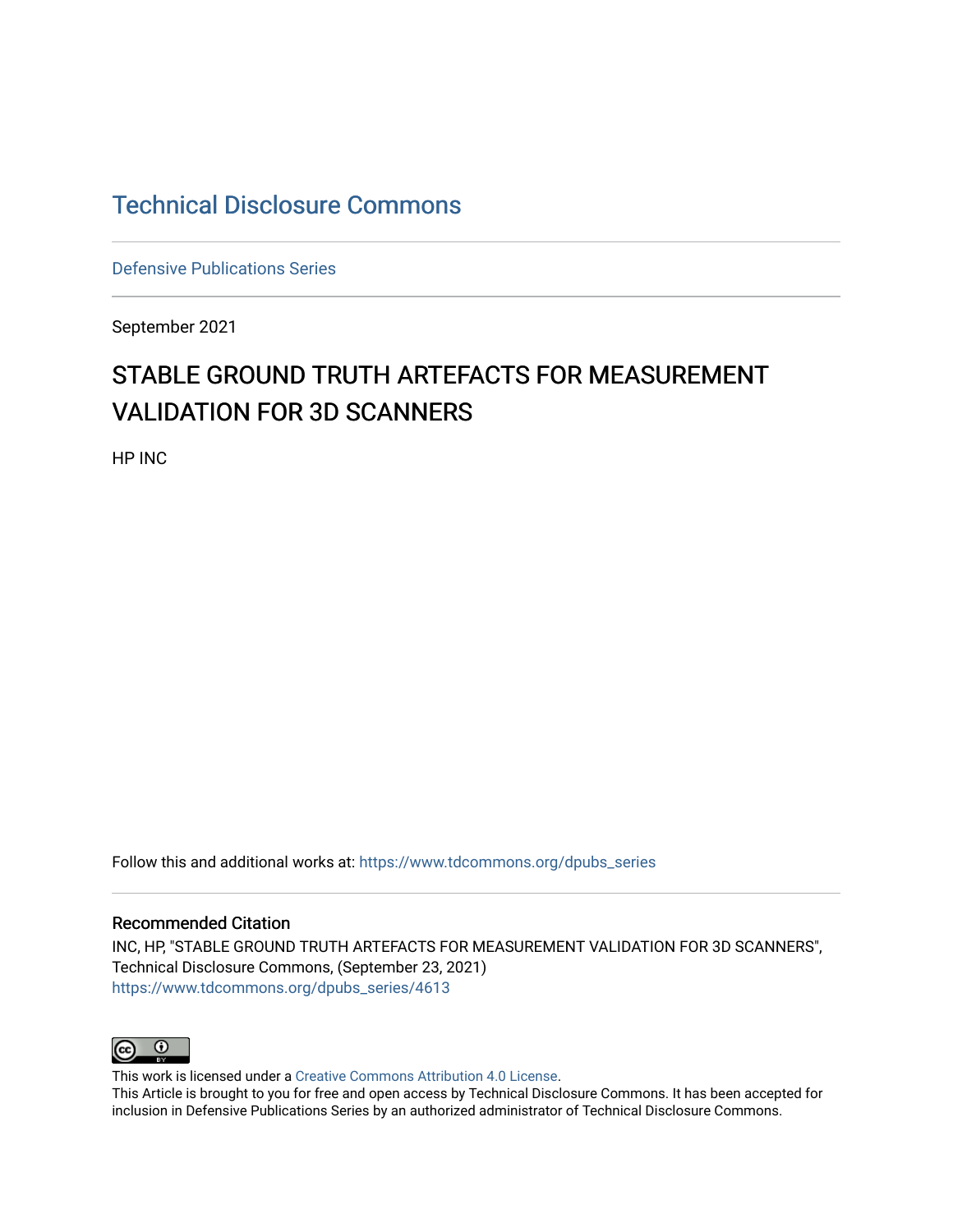### *STABLE GROUND TRUTH ARTEFACTS FOR MEASUREMENT VALIDATION FOR 3D SCANNERS*

#### **Abstract:**

3D printed polymer parts (e.g. PA12, PA11 etc) have a high coefficient of thermal expansion (CTE) and can be hygroscopic. In addition, they may change shape/size subtly over time due to internal stress relaxation. The net result of this is that if a part is to be used to validate a measurement apparatus (3D scanners etc) on real world parts with representative optical surfaces, as opposed to test artefacts which are in the majority made of different (stable) materials, there is a challenge to ensure that ambient conditions do not affect the outcome. We propose an approach that uses a stable 'core' of material that is then covered with a thin layer of the material under test ('veneer').

#### **Ground Truth Artefactsfor 3D Optical Scanners**

There is a need to establish the accuracy of optical measurement apparatus on real world 3D printed parts. This is due to the potential interaction of the material at the surface e.g. subsurface scattering, specular reflection etc. that can alter the signal/interpretation of the optical scanner and thus make the establishment of precise, real world, scanner accuracy difficult.

Typical specification for part tolerances with polymers is +/‐0.2mm (over a 100mm length). Standard precision/tolerance ratio selection requires a measurement accuracy  $\sim$  10 times greater e.g. 0.02mm/20um. Thus, if we now consider being able to appraise an optical scanner that has a target specification of +/-20um. This would require an artefact with an uncertainty of less than +/-2um.

Polymer/plastic materials have a high CTE, for PA12 it is typically 100 ppm/°C. For a part used in the printer calibration which has an 80mm dimension from end to end, for every 1 degree C change in temperature the change in this dimension would be 8um. Clearly this is larger than the 2um goal described above and controlling ambient temperatures even to 1°C is not realistic.

It is common to wrap low grade material with a higher grade thin outer layer - wood veneers, teeth etc, but we have not seen this approach used to overcome the problem of high precision dimensional stability. It is conceivable that a full body polymer test part could be measured by a CMM just prior to scanning but this would require the CMM to be in the same room/location as the scanner and the part not handled significantly.

#### **Description:**

A stable core of typically Invar 36 (CTE 1.2 ppm/°C) is covered in a thin layer of the material under test e.g. PA12 that geometrically replicates a test object. In figure 1 shown below, the equivalent 80mm length now comprises 76mm of Invar and 2 + 2mm of PA12. The resulting expansion for 1 degree C is now 0.49um (0.091 + 0.4). The veneers are individual (with clearance gaps where they are adjacent) so as to prevent expansion along the longer dimensions creating a global dimensional movement. The veneers are bonded to the core at strategic locations with a suitable structural adhesive to limit the potential influence of this coupling mechanism at the same time as providing a stable bond between the veneer and the core. There is a proportionate reduction in the effects of moisture and stress relaxation due to the reduction in material. (The invar can be coated in a suitable non‐reflective paint so as to reduce unwanted capture data).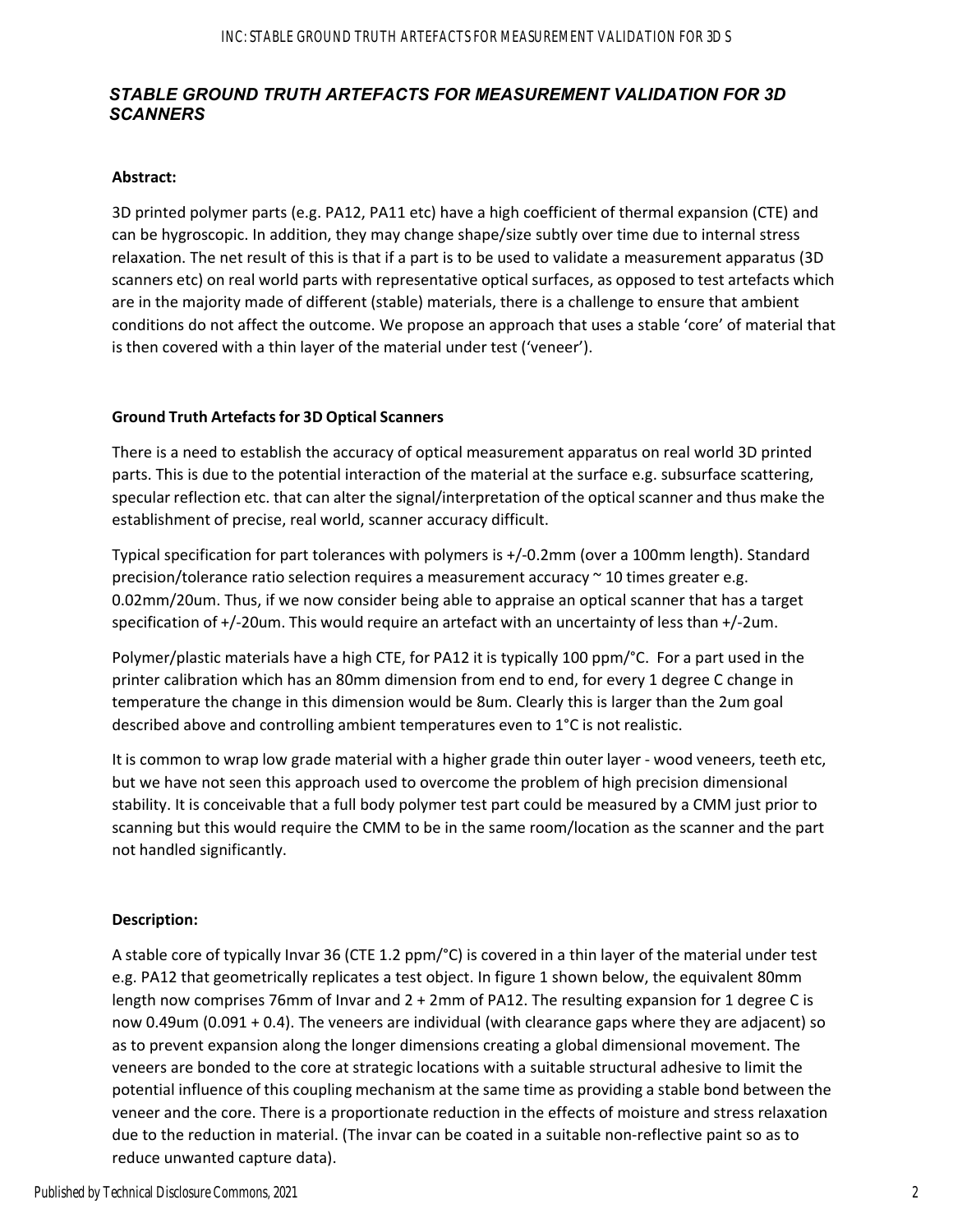Another option is the ability to eliminate the 'sink' or meniscus surface from the artefact. This lipped surface is prevalent on all top surfaces (Z+) of a powder bed fusion print process and creates a complexity for measurement due to its complex shape. This is potentially undesirable when testing the accuracy of the measurement equipment, however because the veneers are individual it is now possible to select all lower (Z‐) printed surfaces when building this design.

A CMM or other suitable precision device can be used to establish a ground truth of these artefacts with a suitable procedure/method e.g. multiple sample points/scanning probe that can then be used to compare the scanner results against.

ISO10360‐2:2008 specifies that for testing CMM's one test artefact must be made from a material with a higher but known/stable CTE (8-13ppm/°C). This is easily achievable with the proposed design.

This approach is scalable for varying designs and different scales with the limitation that the amount of material in the surfaces/axes to be measured needs to meet the CTE requirements e.g. be thermally gapped.

#### **Advantages:**

- Provides a known ground truth artefact for optical scanner accuracy measurement on real world parts without requiring excessive ambient temperature control.
- Scalable/re-configurable depending on scanner field of view and test requirements.
- Option to select surface properties without problematic print process idiosyncrasies.

Fig 1 – Schematic of a simple 'veneered' test artefact: